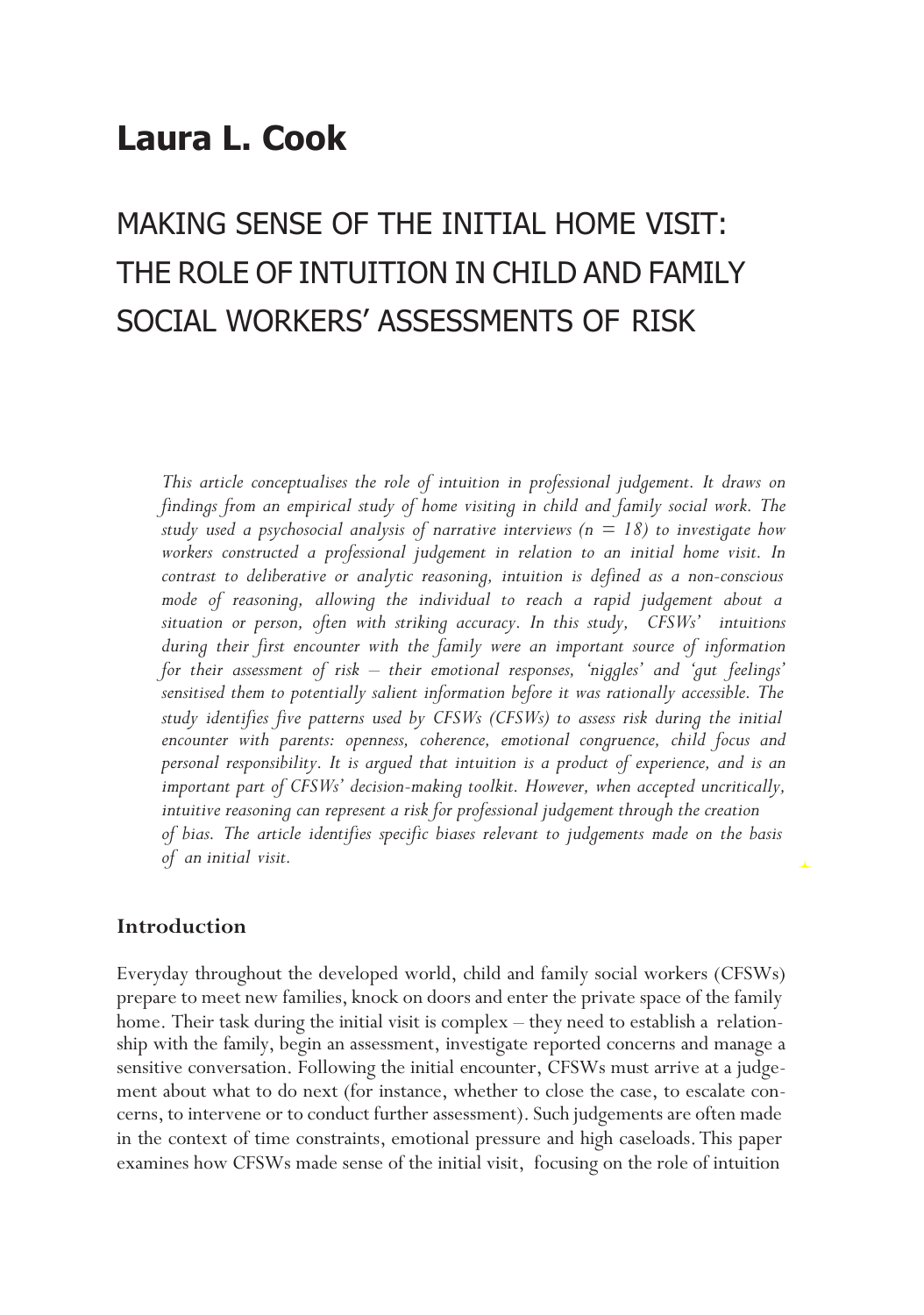in professional judgement.The assessment process that follows a referral of concern is common across the western world (Samsonsen & Turney [2017\)](#page-6-0).The findings from this AQ3 study will, therefore, be relevant to child welfare decision-making across countries and settings where assessments are carried out.

#### **Professional judgement**

<span id="page-1-0"></span>The concept of professional judgement has been a focus of international social work research. In the UK, this interest has been prompted by concerns around the quality of social work judgement. Research has identified a tendency towards poor risk assessments, descriptive rather than sufficiently analytical assessments and 'fixed thinking' and bias on the part of professionals (Brandon et al. [2009\)](#page-8-0) which can lead to children being left at risk of abuse and neglect. There has been concern that the scope for professional judgement has been curtailed due to increasing regulation and administrative systems intended to increase accountability (Broadhurst et al. [2010\)](#page-5-0). Comparisons have been drawn between the UK and other European countries, such as Norway, which appear to place a greater emphasis on professional discretion (Samsonsen & Turney [2017\)](#page-6-0). A key question is how we can learn from the intuitive expertise of experienced workers, while remaining alert to avoidable biases.

#### **The concept of intuition**

Intuition is the process by which we come to know something 'without being able to explain how we know' (Vaughan 1979 cited in Topolinski [2011,](#page-0-0) p.275). It has been defined as a form of'nonconscious holistic information processing' (Sinclair [2010,](#page-6-1) p.378). Expert intuition 'strikes as magical' when we see it in action (Kahneman [2012,](#page-6-2) p.11). It is sometimes described as a sixth sense, or gut feeling, that is later proven correct. For this reason, researchers have begun to explore the role of intuition in the diagnostic judgements of professionals, such as doctors, entrepreneurs (Baldacchino, Ucbasaran, Cabantous, & Lockett [2015\)](#page-8-1) and most recently, CFSWs (Kirkman & Melrose [2014;](#page-3-0) Saltiel [2015\)](#page-3-1).

In the psychological literature, intuition is defined in contrast to deliberation. Deliberative reasoning involves a conscious, effortful thinking process to reach a judgement. By contrast, intuitive reasoning is fast and non-conscious, with judgements experienced as occurring spontaneously (Kahneman [2012\)](#page-6-2). The naturalistic decision-making (NDM) tradition conceptualises intuition as the product of 'large numbers of patterns gained through experience, resulting in different forms of tacit knowledge' (Klein 2015, p.164). The expert decision-maker has accumulated a rich and varied repertoire of patterns and is able to draw on these in order to make sense of complex situations.

In addition to experience, emotion has been recognised as acomponent of intuition (Sinclair [2010\)](#page-6-1). From an evolutionary perspective, our emotional responses provide us with an immediate sense of whether we should approach or avoid particular objects or people before we are able to articulate why (Fiske, Cuddy, & Glick [2007\)](#page-6-3). Emotional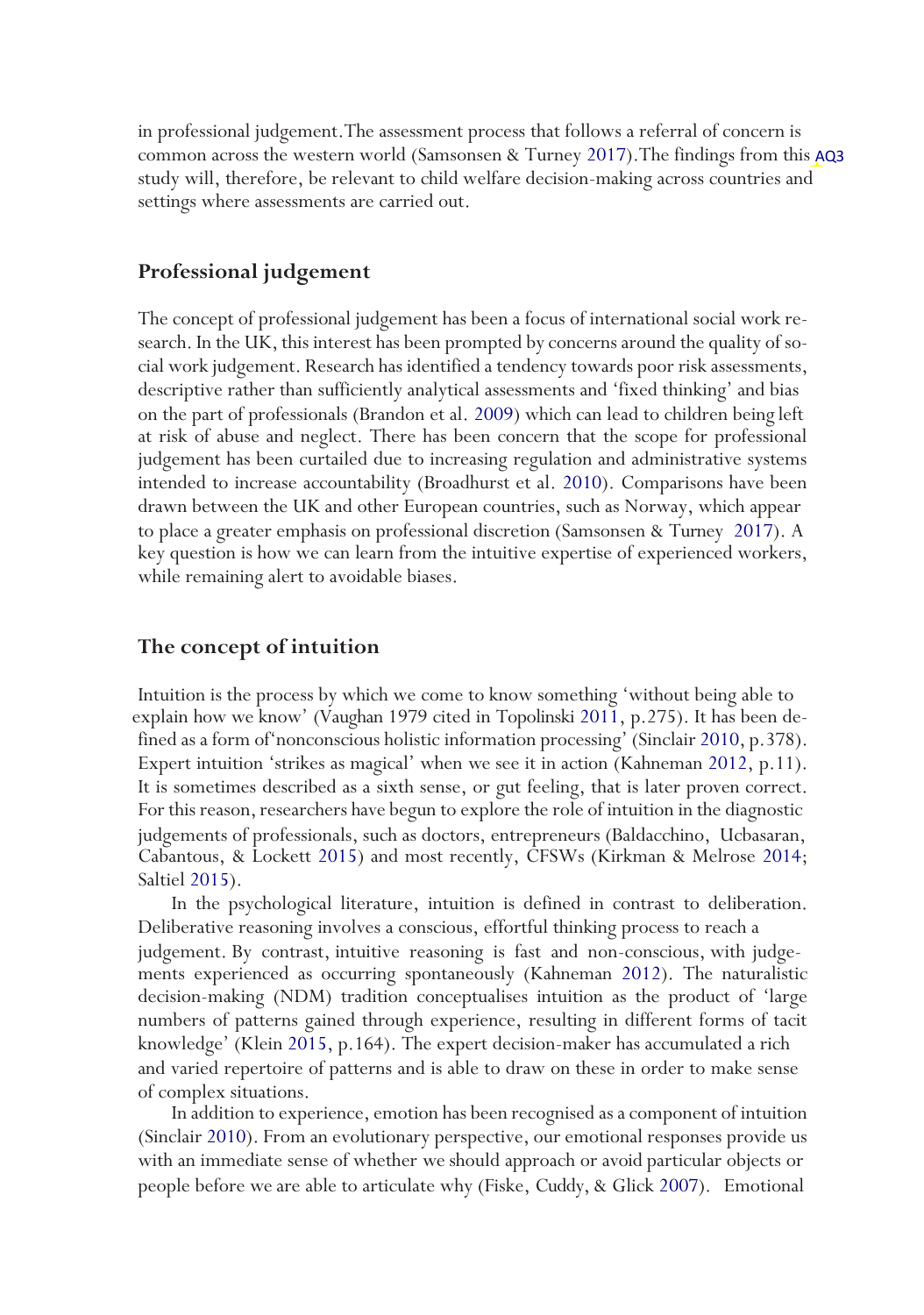processes have been identified as crucial for the effective assessment of risk, our feelings 'efficiently and effortlessly' helping us to 'simplify complex scenarios and resolve ambiguity' (Finucane & Holup [2006,](#page-6-4) p.143). In relation to social work practice, Morrison [\(2007,](#page-9-0) p.225) suggests that the emotions of the social worker may act as 'deep level signals about information that demands attention' during assessment.

#### **Intuition and professional judgement**

What is remarkable about intuition is the frequency with which our intuitive judgements are correct. This is particularly true of social cognition. For instance, after viewing thin slices (very brief observations of a person's non-verbal behaviour) participants of psychological studies can predict intelligence, personality traits and even work performance with astonishing accuracy (see Topolinski [2011\)](#page-0-0). It appears that reading people is an intuitive process which, at least at first-pass, is automatic and non-conscious.

<span id="page-2-0"></span>In time-limited, uncertain situations intuition may represent an adaptive strategy. Over time and repeated experiences, individuals build up patterns that enable them to make sense of situations quickly and efficiently, without having to compare options (Klein 2015) or consciously consider all variables. In social work assessment, attempting to consider all possible variables and potential outcomes is likely to result in a'combinatorial explosion' (van de Luitgaarden [2009,](#page-6-5)p.250).

However, intuition can lead to error.A series of biases have been identified in the psychological literature, including confirmation bias (the tendency to interpret information in a way that confirms our preconceptions) and credibility bias (the tendency to believe statements to be true if they come from a source perceived as trustworthy). Our social cognitions are also prone to bias; we tend to infer certain personality traits based on appearance, gender, ethnicity, perceived warmth and competence (see Fiske et al. [2007\)](#page-6-3) which may lead to stereotyping.

In the UK, Munro [\(1999\)](#page-6-6) has examined the operation of cognitive bias in social work judgement. Confirmation bias has been identified as a pervasive feature of assessment. Hypotheses reached early-on in the life of a case are unduly influential, suggesting that in terms of initial assessment, 'first impressions' tend to stick. Recent studies have focused on the 'front door' (Kirkman & Melrose [2014\)](#page-3-0) or entry of families into social care services, identifying the use of intuitive decision-making in the processing of referrals (Saltiel [2015\)](#page-3-1) as well as the potential for bias (Broadhurst et al. [2010\)](#page-5-0) in the way that referrals are assessed. Credibility bias has also been identified as a risk in the processing of referrals, with the perceived reliability of the referrer being used as an intuitive gauge of risk (Regehr, Bogo, Shlonsky, & LeBlanc [2010\)](#page-3-2).

There is, therefore, a danger that professional judgement might begin and end with intuitive reasoning, rather than representing genuinely reflective and informed think-ing. Munro [\(1999\)](#page-6-6) argues that professional judgement needs to utilise both intuitive and deliberative reasoning, the limitations of intuitive reasoning balanced by the strengths of deliberative reasoning (and vice versa). In this way, the risk of bias can be reduced.The present study explored the role of intuition (and potential for bias) in CFSWs' judgements in relation to a specific situation – the initial home visit.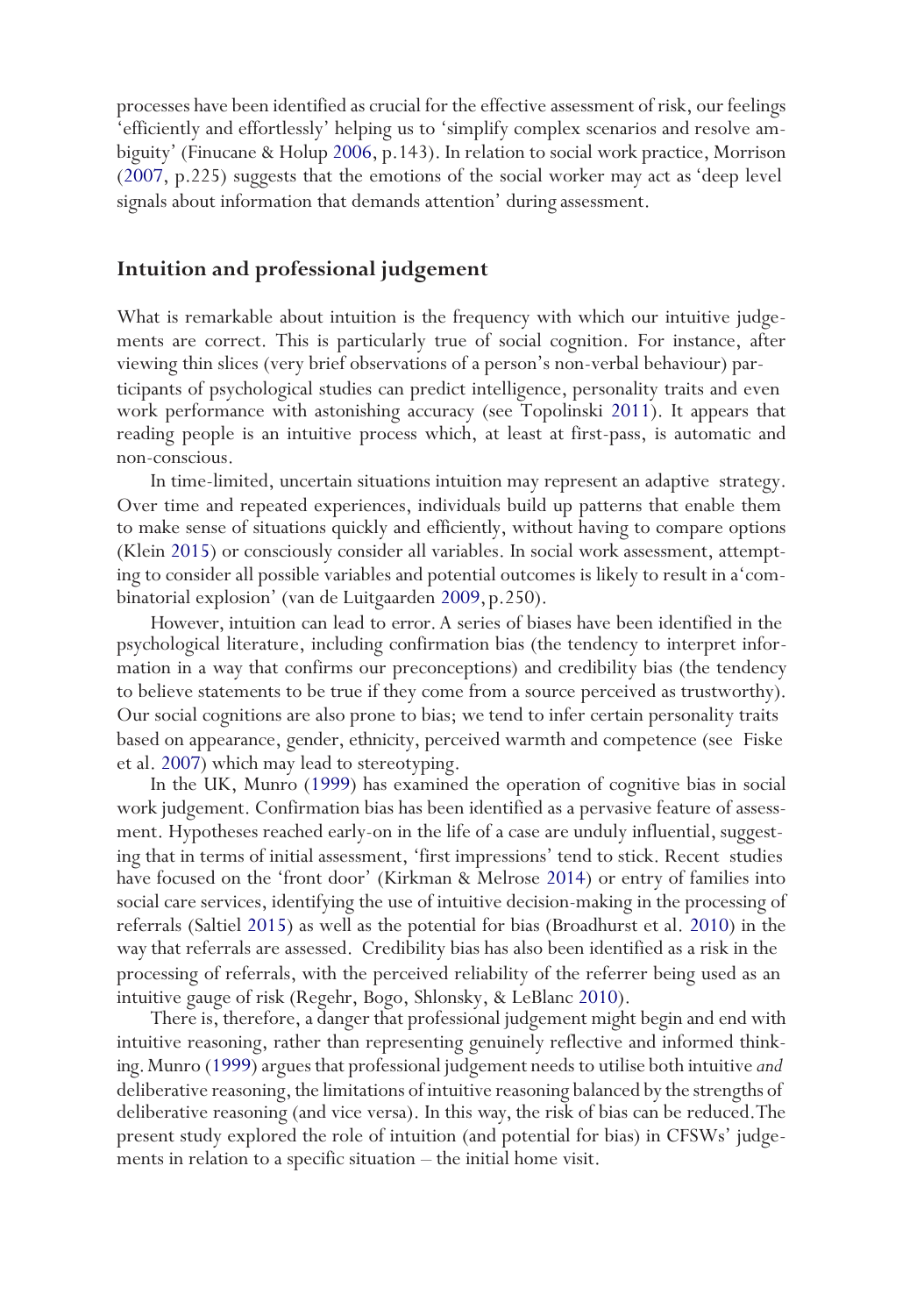#### **The home visit and professional judgement**

Despite concerns around the increasingly office-based nature of social work practice, home visiting remains integral to assessment in child and family social work (Ferguson [2016\)](#page-6-7). During the home visit, workers need to offer support, ask challenging questions and confront the 'emotionally indigestible' (Cooper [2014,](#page-9-1) p.271) facts of child abuse and neglect. Ferguson's [\(2016\)](#page-6-7) ethnographic work has identified some of the challenges posed by home visiting, including the risk of professional immobilisation in the face of overwhelming emotion. Despite a few exceptions, the home visit has been largely neglected within both the UK and international literature, remaining a hidden aspect of social work practice. It has been identified that the social worker's impression of the parent, particularly in relation to their perceived cooperation or hostility, may have an impact on CFSWs' assessments of risk (Hackett & Taylor [2014;](#page-6-8) Regehr et al. [2010\)](#page-3-2). However, relatively is known about the way in which CFSWs make sense of their experiences during the home visit. How, for instance, do they select which aspects of their observations are salient? What signs do they tacitly regard as indicators of risk? How does their experience of the parent affect their assessment of risk?

#### <span id="page-3-0"></span>**The study**

This qualitative research study used a psychosocial analysis of narrative interviews (*n* = 18) to investigate how workers constructed a professional judgement in relation to an initial visit.

The sample consisted of qualified CFSWs from two UK local authorities. At the point of data collection, both authorities divided front line children's services into Duty, Child in Need and Safeguarding. The interview sample included CFSWs from each of these teams. Duty workers featured more heavily (10/18) since they typically undertook a higher number of initial visits. CFSWs in the study had a broad range of experience.

<span id="page-3-2"></span><span id="page-3-1"></span>

| Years in SW practice   | Under 2 years $2-5$ years $5-6$ years $6-11$ years $20+$ years |  |  |
|------------------------|----------------------------------------------------------------|--|--|
| Number of participants |                                                                |  |  |

Telephone interviews were undertaken with CFSWs immediately after they had carried out a home visit to a new family for the first time.The timing of the interviews reflected the need in the literature to investigate early assessment, as well as to capture workers' intuitive impressions. A narrative-inducing question was used:'Tell me the story of the home visit you have just been on today in as much detail as you can remember'. Often workers were parked around the corner from the household they had just visited and the interview with the researcher acted as debrief during which they organised their thoughts, impressions and emotions. Catching them at this point was crucial, since immediately following the home they were engaged in a process of sense-making.

CFSWs visited families for a wide range of reasons (see table below), often involving multiple presenting concerns (thus the presenting concerns total  $> 18$ ). In two instances the presenting issue was unclear – due to this information not being provided during the research interview, or because the referral information was unclear to the worker at the point of referral.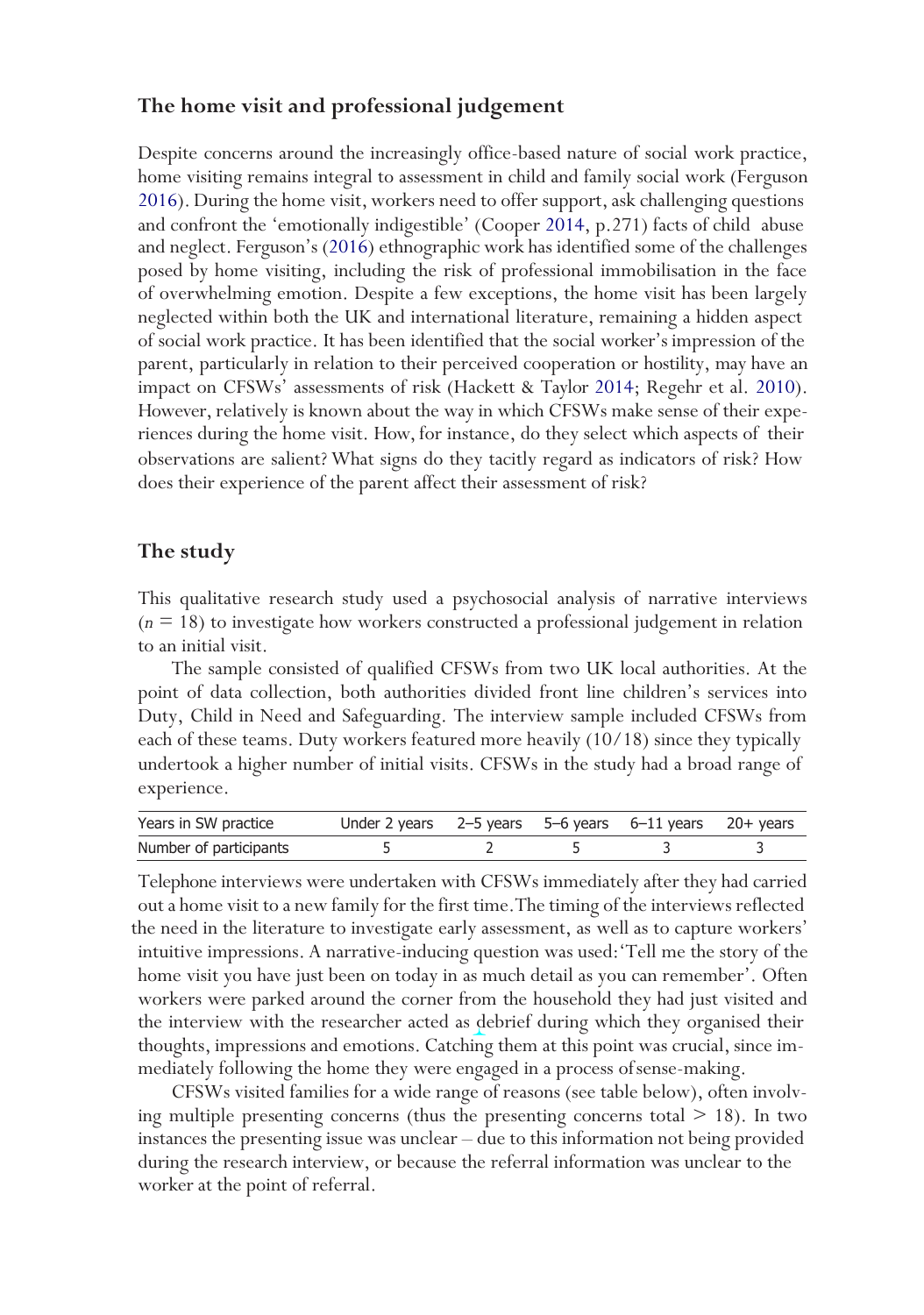<span id="page-4-0"></span>

| <b>Interviews</b> |  |
|-------------------|--|
|                   |  |
| 5                 |  |
| 4                 |  |
|                   |  |
|                   |  |
|                   |  |
|                   |  |
|                   |  |
|                   |  |

As van de Luitgaarden [\(2009](#page-6-5), p.255) observes, assessment involves 'story-building'. During the research interviews CFSWs were actively engaged in constructing narratives of the family to get a sense of their situation and arrive at a judgement. Psychosocial analysis (Clarke & Hoggett [2009\)](#page-9-2) which makes use of narrative and psychodynamic theories, provided a framework for data analysis.The way in which CFSWs structured their narratives about the visit (including their pauses, hesitations and self-corrections) formed part of the analysis. Three themes were generated inductively from the data: sense-making (how workers generated hypotheses about need, risk and parenting ca pacity), self-regulation (how workers managed their own emotional responses during the home visit) and managing the encounter (how workers described directing the discussion during the initial visit). Interview transcripts were then re-coded under these three headings using NVIVO10, enabling further conceptual refinement. Intuition occurred at the intersection of sense-making and self-regulation – CFSWs often needed to manage their own emotional responses to the encounter with the family in the home (self-regulation). At the same time, these emotional responses often provided vital in- formation in terms of their assessment of risk (sense-making).

### **Findings**

#### *Intuitive sense-making during the home visit*

<span id="page-4-1"></span>During the initial visit CFSWs were bombarded with sensory, affective, verbal and ex- periential data. They needed to make sense of interactions between children and par- ents, observe parental body language, examine the physical home conditions, consider which questions to ask and attend to the answers while ensuring that the family felt heard and respected. Families were often distressed at the prospect of a social work visit, so these tasks were often undertaken in a climate of distress, suspicion or hostility. For this reason, as one CFSW remarked:

When you go into household you're heightened.Your expressions, feelings, emotions, your senses are all aroused.

During the home visit CFSWs described how people came and went, and how they themselves moved from room to room. Arriving at a judgement in the context of the initial visit involved therefore making sense of multiple social cues, rapidly changing situations and uncertainty.Within this context, the need to heed, and to unpick, one's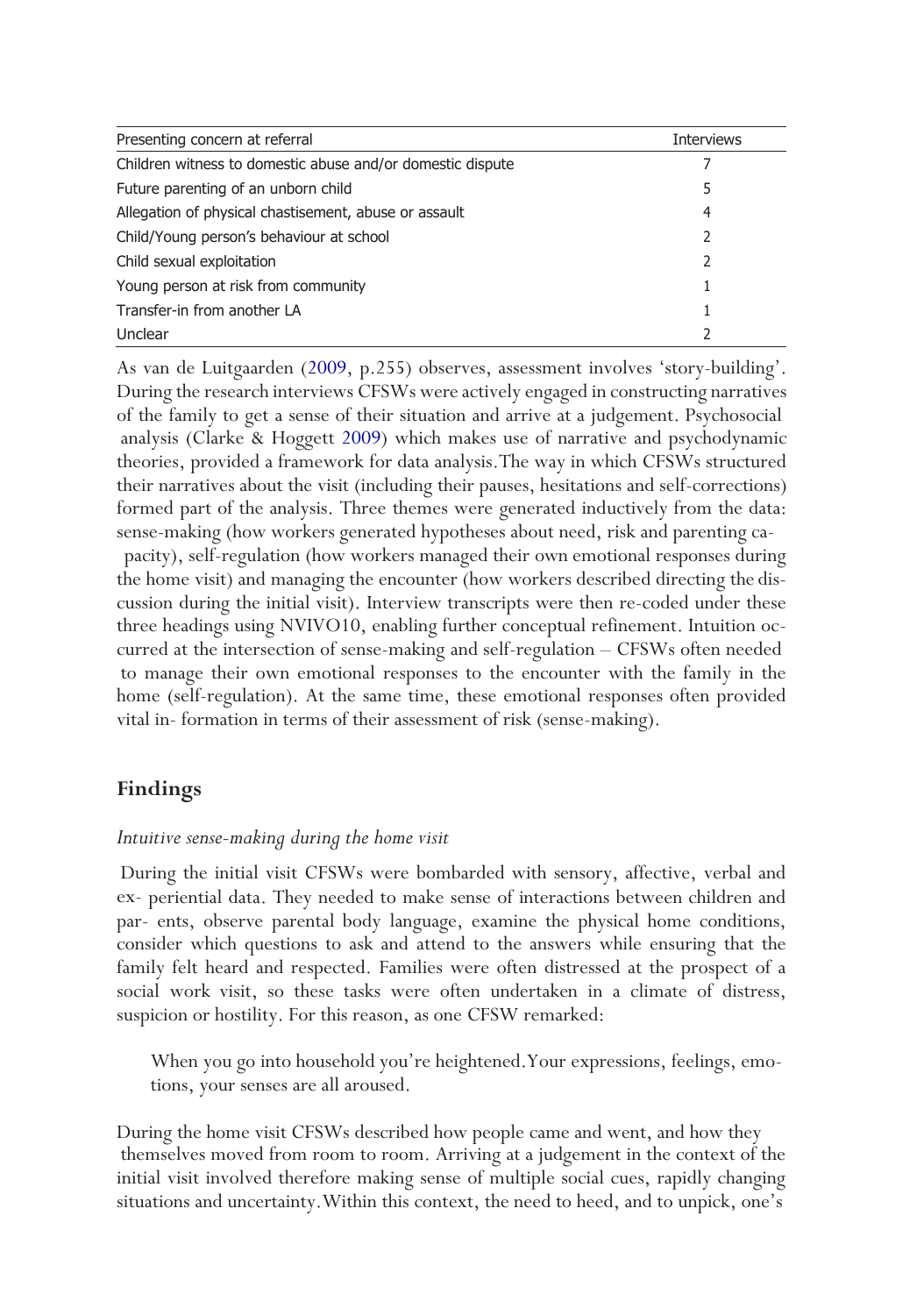intuitions was regarded by workers as crucial. As one CFSW cautioned, if 'you've got something in the back of your head you've *really* got to check it out!' Others gave examples of occasions when a'bad vibe' which couldn't be articulated was later substantiated when more information about the family came to light. In the psychological literature, intuition has been described as the 'feeling of knowing' (Hogarth [2010,](#page-6-9) p.344). During the initial visit, the worker's intuitive sense that something wasn't 'quite right', described by variously as a'niggle','mental ping' or a'gut feeling', allowed them to honein on factors that might be salient in terms of risk before they were able to say why. For instance, during one interview a CFSW repeatedly returned to a lack of 'flow' within the visit and her intuitive suspicion that something wasn't right in the home.The space provided by the research interview afforded her an opportunity to move from intuition to analysis – to reflect on her intuitions and what, if anything, they might mean. Another CFSW described a feeling of pleasure when watching an interaction between a mother and her young daughter, and his intuitive sense that the child was 'safe'.

Intuition has been associated with the ability to apprehend broad patterns in complex data (Klein 2015) as a result of prior experience.The ability to recognise patterns is an important skill for the professional social worker, particularly in identifying abuse (Taylor [2013\)](#page-9-3). Workers' sensitivity to such patterns may become proficient given repeated experiences of working with families over the course of their career, allowing them to hone their intuitive capabilities. As one workerstated:

It'sabout your own life experience, it'salmost like your templates for life… I think for me it's a *gut feeling,* it's hard to explain - when you walk into a home - this is good, this is poor, or I'm not sure about this. I think that's your starting point, that gut feeling, or professional feeling… it's an unconscious thing … have I seen this before, or where have I seen this before and what was the result of that experience?

These eloquently termed 'templates for life', when drawn upon, allowed workers to quickly apprehend deviations to expected behaviours. CFSWs' intuitions, their 'gut feelings' and 'niggles' can, therefore, be regarded as an important part of their sense-making toolkit, developed through professional and personal experience. In relation to the initial visit, these intuitions appeared to act as an important starting point for assessment.

#### *The role of pattern recognition in making sense of the initial visit*

During the visit, CFSWs described inviting parents to 'tell their story'. What parents said in response informed workers' judgements in relation to parenting capacity and risk. I have used the term'parental narrative' to refer to the'story' told by the parent to the social worker (as described from the worker's perspective). CFSWs attended closely to what the parent said, as well *how* they said it. Five key patterns within the parental narrative were used by social workers to assess risk: openness, coherence, emotional congruence, child focus, personalresponsibility.

#### <span id="page-5-0"></span>*Openness*

When making sense of the information presented by the parent, CFSWs drew on their AQ7 perception of 'openness' as an indicator of risk.The perceived 'openness' of the parent (i.e. the extent to which they talked 'freely' during the visit, offering information with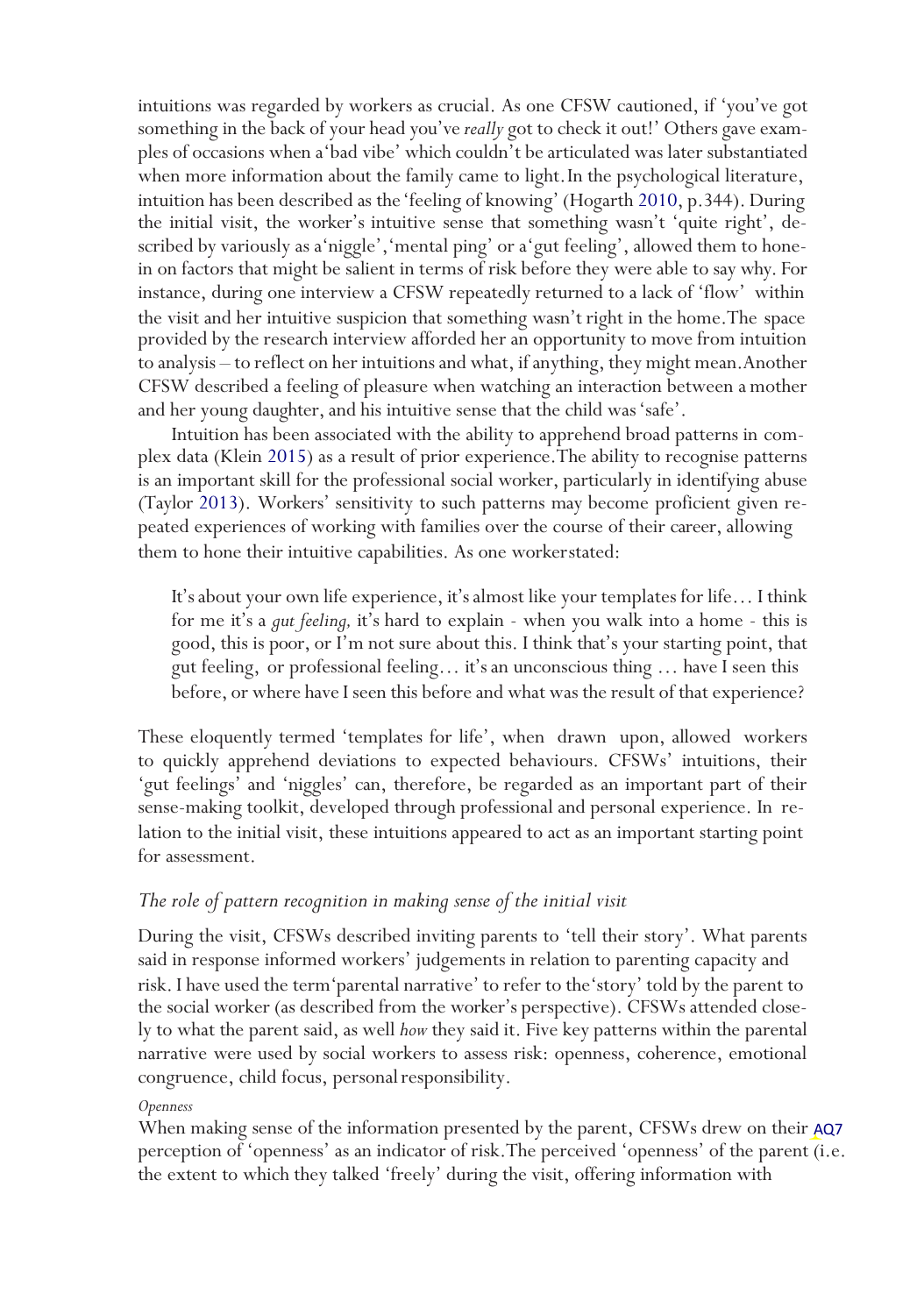a minimum of prompting) appeared to be an especially powerful heuristic, mentioned by all of the CFSWs interviewed.Where CFSWs perceived parents as open they tended to come away from the visit feeling more reassured. For instance, one CFSW directly linked his favourable impression of the mother to his perception of her openness around sensitive issues:

<span id="page-6-7"></span>Researcher: And what did you make of Mum?

<span id="page-6-9"></span><span id="page-6-4"></span><span id="page-6-3"></span>SW5: Very good, actually. She spoke quite openly about the allegation. And again, she spoke openly about her family history.

<span id="page-6-8"></span><span id="page-6-2"></span>A perception of openness could reduce the worker's level of concern even where the referral had indicated high levels of risk in relation to the child. Forinstance, one CFSW described how she was 'originally quite concerned' when reading the referral, yet left the visit 'feeling less concerned given that they [the parents] were quite open with me and told me quite a bit of information'. Workers were less reassured where they perceived the parent to be'closed'.This which was taken as a sign that matters were more complex or concerning. Openness acted as the worker's first-pass in relation to the parent, and as predictive of future parental cooperation.Where CFSWs perceived the parent to be open, they tended to leave the visit with a positive prognosis for the parent's engagement with social care services. This finding supports studies which suggest that perceived parental cooperativeness (e.g. in answering questions, providing information) is used by CFSWs to gauge risk (Hackett & Taylo[r 2014;](#page-6-8) Regehr et al[. 2010\)](#page-3-2). Most of the CFSWs interviewed were careful to balance their perception of parental openness with a consideration of wider factors, such as the case history and information from other agencies.However, in one research interview, the worker's perception of parental openness appeared to be the sole reason for the decision to close the case following the initial visit, despite a long history of similar concerns.There is therefore a danger that, when relied upon uncritically, this pattern may lead the worker to underestimate risk to the child and, potentially, to miss instances of disguised compliance. Since perceived openness led workers to a more positive first impression of parents, there is a danger that service users who appear 'closed' may be unduly viewed with suspicion (e.g.those with English as a second language, anxiety or communication difficulties). Issuesrelating to ethnicity, class and gender may also lead workers to view parents as suspiciously closed when this may in fact be attributable to the power imbalance between worker and service user during the visit.

#### <span id="page-6-10"></span><span id="page-6-6"></span><span id="page-6-0"></span>*Coherence*

When describing their discussion with the parent, CFSWs frequently referred to parents' ability to offer an account of their situation that 'made sense' and appeared to follow a logical structure. As one social worker said of a parent:

<span id="page-6-5"></span><span id="page-6-1"></span>The things she said had flow – it wasn't as if she was jumping about all over the place, actually what she was saying and talking about *made sense*.

CFSWs appeared to associate coherence with parental competence. Parents able to give a clear account of their situation were described by CFSWs as 'switched on' and 'able to make decisions'. CFSWs' first sense of concern was often prompted by a break in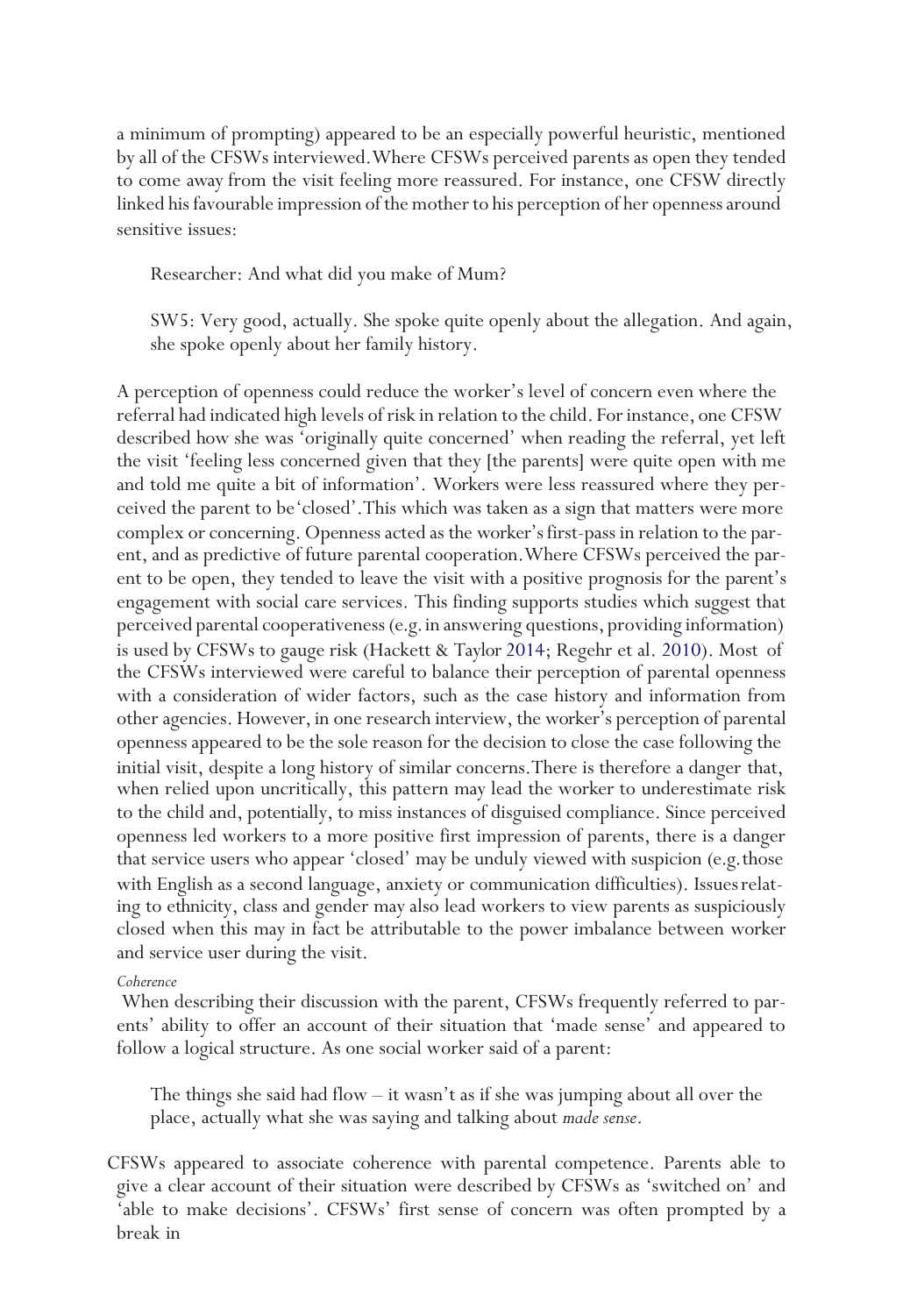the 'flow' of the parent's account – an intuition of incoherence in relation to what the parent was saying, i.e. that in some way it 'didn't make sense'.

One CFSW described a visit to father who had previously lost a child to adoption. Part-way through listening to the father's account, the social worker described being suddenly struck by the fact that the father was unable to recall very recent, prior contact with his previous social worker. This intuition of incoherence piqued the worker's interest before she was initially able to articulate why. She described how she had experienced a 'mental ping' during this part of the parent's story. During the research interview, the social worker then began to subject this intuition to scrutiny – to consider why this aspect of the encounter with the parent had troubled her to such an extent. Moving from intuition to analysis, she began to consider different hypotheses that might account for the father's difficulty in recalling what she considered to be important information. He might, for instance, have memory difficulties or not wish to recall painful experiences. Or, more worryingly from her perspective, he may be seeking to deliberately withhold information. As a result, the social worker resolved to return to the case file to get a more detailed sense of the history. Intuitions of incoherence can act as a prompt for us to stop and seek further information.AsTopolinski [\(2011,](#page-0-0) p.279) suggests 'we then become suspicious and begin to wonder, analyse the situation more thoroughly,and often discover the hidden cause for our discomfort'. For CFSWs in the study, experiencing a'bad vibe' or a feeling that something'didn't make sense'acted as a trigger for them to probe further. In this way, CFSWs' intuitions, their 'gut feelings' 'niggles' and mental 'pings' served to alert them to potentially salient information in terms of risk.

A coherent narrative may well be indicative of parental insight, ability and as an important way to gauge motivation for change (see Horwath & Morrison [2001\)](#page-9-4). However, it may be that coherence and logical thinking evident in the parent's account is not mirrored in everyday parental decision-making.The majority of CFSWs in the study expressed their intention to cross-check their intuitive impressions against other available information. However, in one instance a social worker's positive impression of aparent (as a result of her clear, insightful narrative) appeared to outweigh evidence ofconsistently problematic parenting behaviours. In this case, there appeared to be something of a 'halo effect' (Nisbett & Wilson [1977\)](#page-9-5) in the worker's judgement – the assumption that their global evaluation of the parent (as coherent and organised) also applied to the parent's individual attributes (such as their parenting behaviour).

#### <span id="page-7-0"></span>*Emotional congruence*

CFSWs attended carefully to the emotions expressed by the parent.Workers honed-in on whether the parent's narrative was emotionally congruent both in terms of their verbal account, and the type and intensity of emotions expressed. Firstly, CFSWs used the parent's emotional responses as a gauge of truthfulness, attending to the level of congruence between what the parent *said* and their accompanying expressed emotion. Workers described attending to body language, such as tenseness in the shoulders, 'fidgety' hands and other physiological indicators of the parent's emotions. However, as stated earlier, reading body language is a largely non-conscious and intuitive process that is consequently hard to articulate. As one worker stated 'I just got a *feeling* she was telling the truth'.Where the parent's emotions did not seem congruent or 'didn't match' with their verbal account, workers described investigating further, asking more probing questions and in some cases directly challenging the parent.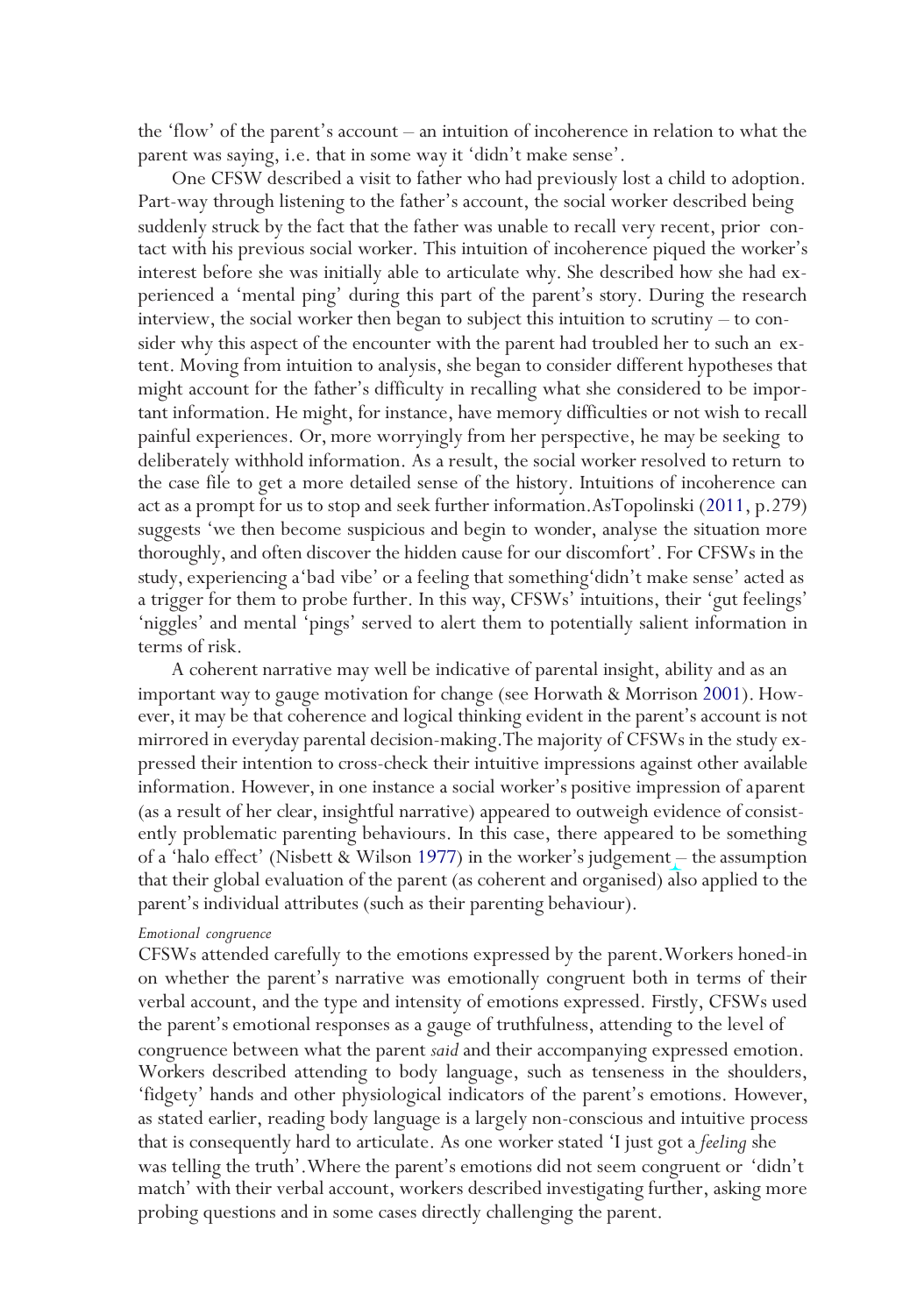Secondly, workers considered the congruence between the parent's expression of emotion and the seriousness of the situation that had led to the referral.Workersattended to whether the parent was worried *enough* (whether there was congruence between the situation and the parent's emotional response and sense of concern), using this as an indicator of risk. For instance, one worker described feeling reassured that a mother 'was appropriately really angry' in relation to something that had happened to her child. In this instance, feeling angry (that one's child had been caused emotional distress) was regarded asan appropriate response from a protective mother.Conversely,CFSWs were more concerned when the parent's emotional response did *not* seem congruent. For instance, oneworker described asituation in which the parent was'saying the right things' and providing a coherent account of the situation, yet did not seem to be particularly distressed.The social worker herself had been quite affected by the details of what had happened to the children. When describing the home visit during the research interview, the worker kept coming back to the fact that the parent was not worried *enough* and tried to consider why this might be.'Flatness' or'despondency' in the parent's emotional response during the home visit was taken by some CFSWs as a particularly bad sign – indicative of a poor prognosis for engagement and lack of potential scope for change. This suggests that encountering someone who is depressed is overwhelming, instilling in the worker a similar sense of low mood and hopelessness. In these instances, there is a risk that the social worker's own emotional response to the situation might lead them to overestimate risk to the child and to underestimate the potential for positive change. *Child focus*

The way that the child came alive in the parent's narrative had important implications for CFSWs'assessment of parenting capacity and their perception of risk.As one social worker summarised:

It's what the parents are saying about the kids, the language they use.

Firstly, workers attended to the extent to which the parent was able to maintain a 'child focus' in their narrative, with particular reference to the child's experiences and emotions. Secondly, CFSWs were reassured where the parent's talk about their child was characterised by warmth and enjoyment. For instance, one CFSW observed that:

She [The Mother] talked really warmly about the children… I asked about the children's favourite things to see what her view is of the children, and she talked warmly about the way they played … she had a smile on her face and she was quite affectionate in the way that she spoke about them.

<span id="page-8-1"></span><span id="page-8-0"></span> Conversely, workers were less reassured where they perceived the parent's description of the child to be focused on behaviour or problems, such as describing the child as the 'naughty one' among his siblings. The way that parents talk about their children may, indeed, be a helpful gauge of parenting capacity. For instance, the Working Model of Child Interview (WMCI) (Zeanah, Benoit, Hirshberg, Barton, & Regan [1994\)](#page-10-0) measures parent's representations of their child. These parental narratives have been shown to predict parenting behaviour and quality of the parentchild relationship. CFSWs in the present study seemed to draw the apparently reasonable inference that an emotion-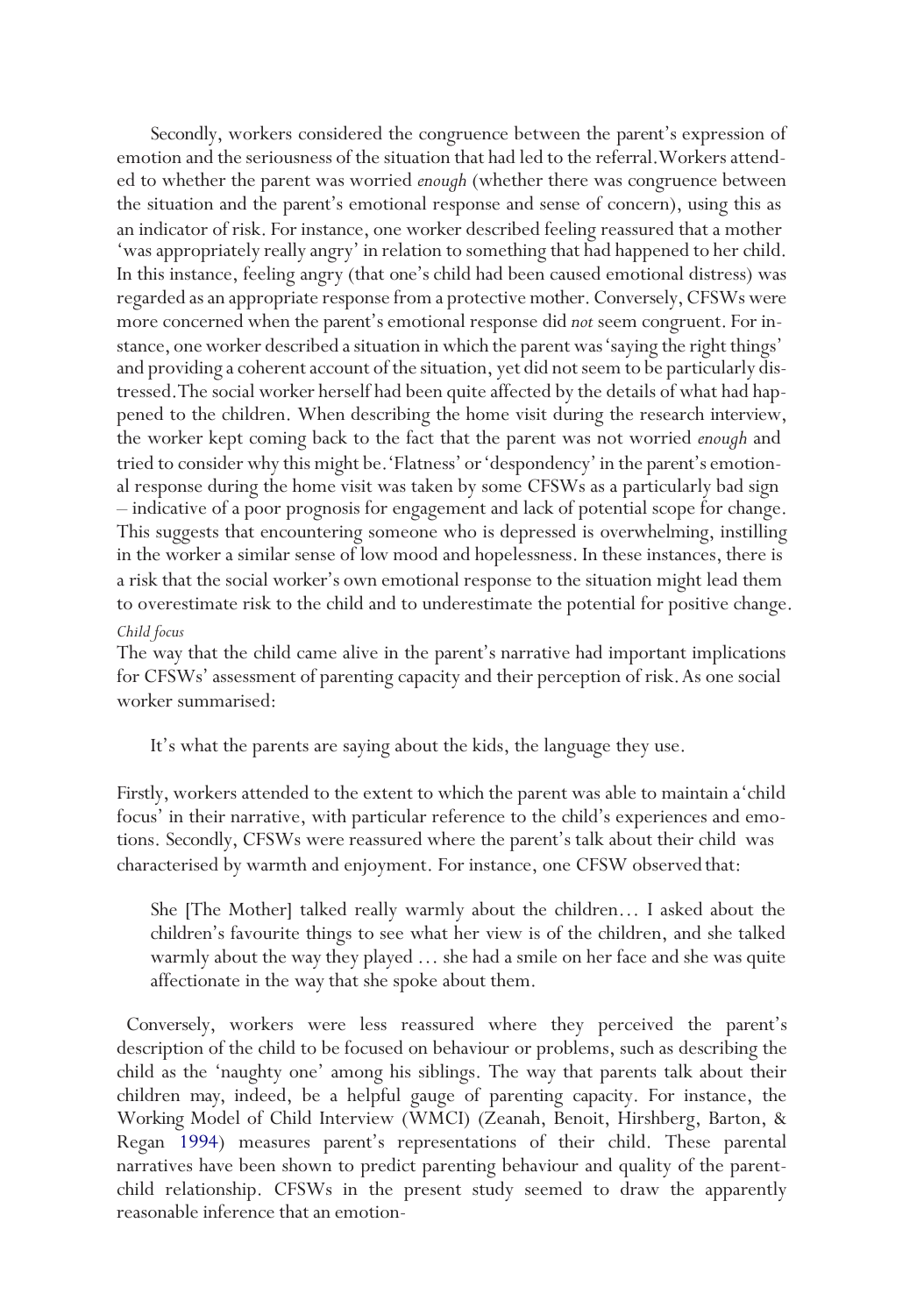<span id="page-9-2"></span><span id="page-9-1"></span>ally 'warm' or 'fond' description of the child was likely to be mirrored in the parent's day-to-day responses to their child. However, the majority of initial visits described by workers (12/18) involved them visiting parents alone. CFSWs would typically go to see the child afterwards, at school or college. Although CFSWs were very aware of the need to test the parent's account of their relationship with the child by interviewing the child alone, some workers expressed an intention to close the case without observing the caregiver and child *together*. There is a danger that parental representations of the relationship with the child may carry undue weight in terms of worker's judgement and, when not combined with direct observation of parent/child interactions, could lead to the underestimation of risk.

#### *Personal responsibility*

Workers attended to indicators that the parent was willing and able to take responsibility for their child's welfare. CFSWs looked for a sense of *responsibility* in the parent's account – that is, a narrative in which parents located themselves as a rational agent, able to make choices.

<span id="page-9-4"></span>The parent acknowledging the 'concerns' about their parenting (i.e. the risks that had been identified in the referral paperwork), and their role in bringing about these concerns was viewed by CFSWs as an important first step in bringing about positive change. Social workers were reassured where parents demonstrated a sense of culpability, or regret, in relation to past events. For instance, a CFSW identified the following aspect of his conversation with a parent as salient:

<span id="page-9-7"></span><span id="page-9-0"></span>SW:He [the father] said 'if I had been more willing to consider what was being said to me, she might be in my care and not someone else's' … He's obviously given it some thought and shows some responsibility for his actions back then and some understanding of the consequences.

<span id="page-9-5"></span>The social worker viewed the father's ability to identify his own role in past difficulties as key to assessing his future parenting capacity. In terms of initial visit more generally, CFSWs tended to be reassured by'warm''amicable' and 'relaxed' encounters with parents, or where initial hostility or rejection (such as the understandable reaction to a SW visiting the home) was resolved throughout the course of the visit.The psychological literature suggests that the 'warm-cold assessment is the social perceiver's immediate "first-pass" as to whether the target individual (or social group) can be trusted…' (Williams and Bargh [\(2008,](#page-9-6) p.606). Given this general human tendency, CFSWs need to be supported to consider the role of their emotional and intuitive reactions in their judgements about risk, recognising both the value and limitations of intuitive reasoning.

#### <span id="page-9-3"></span>**Discussion**

<span id="page-9-6"></span>Intuitive reasoning played a key role in CFSWs' judgements relating to the initial visit, acting as a starting point for their assessment of risk. Their immediate emotional responses, or 'gut feelings' during the visit drew their attention to potentially salient information before it was rationally accessible. This appears to support the idea that emotion plays a crucial role in decision-making, and specifically, that affective intuitions are crucial in the assessment of risk (Finucane & Holup [2006\)](#page-6-4).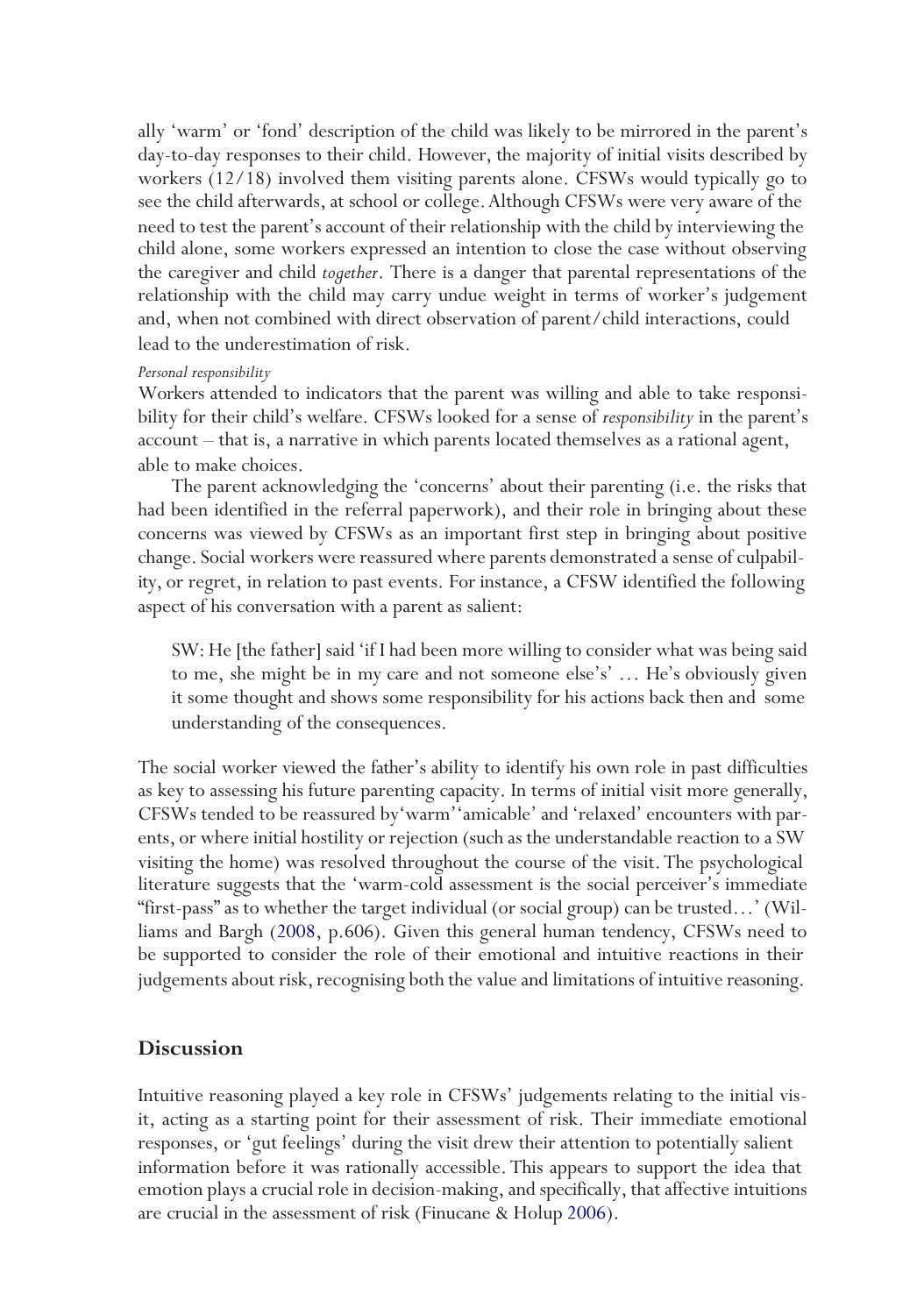<span id="page-10-0"></span>Incoherence intuitions, or the 'instantaneous feeling of whether something makes sense or is wrong or inconsistent' (Topolinski [2011,](#page-0-0) p.277) were key to making sense of the initial visit. An intuition of incoherence in relation to the parent's account – a sense that something wasn't quite right – acted as a prompt for further investigation. However, this perhaps suggests a risk that CFSWs could be readily persuaded by an open, consistent and congruent account of family life.

Expert intuition has been conceptualised as involving experience and pattern recognition (Klein 2015). It may be that workers' sensitivity to such patterns becomes proficient given repeated experiences of working with families. As one CFSW described, personal and professional experience may provide workers with 'templates' allowing them to quickly spot deviations to expected behaviours. Intuitive reasoning may, therefore, have much in common with the concept of practicewisdom.

What was striking during the research interviews was the differing extent to which individual CFSWs subjected their intuitive responses to scrutiny. Most workers spoke of their intention to seek further information to verify or disconfirm their intuitions, while a minority expressed a fixed judgement following the visit. Perhaps what is crucial for the effective use of intuition (and avoidance of bias) is the extent to which CFSWs subject their intuitions to critical scrutiny, using them as a starting point (rather than an end-point) for judgement.

Caution should be exercised in generalising from these findings to *all* home visits, since the initial visit represented a particularly focused type of assessment which may not be typical in the context of longer term assessment and intervention. This paper has focused in detail on how CFSWs made sense of a particular aspect of the visit – the parental narrative – in order to demonstrate how intuition contributes to professional judgement. However, other aspects of the social worker's observations such as the home conditions and interactions between carers, were also subject to similar intuitive sense-making processes.

This study examined CFSWs' perspectives on the home visit. Families are likely to have quite different experiences and views of what is important. In offering anaccount of home visiting from the perspective of the social worker, this research regarded as complementary to studies (e.g. Platt [2008\)](#page-9-7) which have explored service users' perceptions of assessment.

#### **Implications for practice**

The findings from this study suggest that we need to acknowledge the value of affective and intuitive aspects of social work decision-making, while remaining alert to predictable biases. One way CFSWs can do this is to attempt to subject their judgements to critical scrutiny to try to trace back the reasoning and the 'shortcuts' they may have used. Many workers in the study began this process during the research interview, exploring their thinking and considering how their intuitive responses may have shaped their judgement.The findings of this paper offer a framework through which CFSWs might begin this process – to consider how their intuitive impressions of the parent may have influenced their perception of risk. The five patterns identified in this paper could form the basis of areflective aid for use in supervision, especially necessary where workers are managing complex, high caseloads.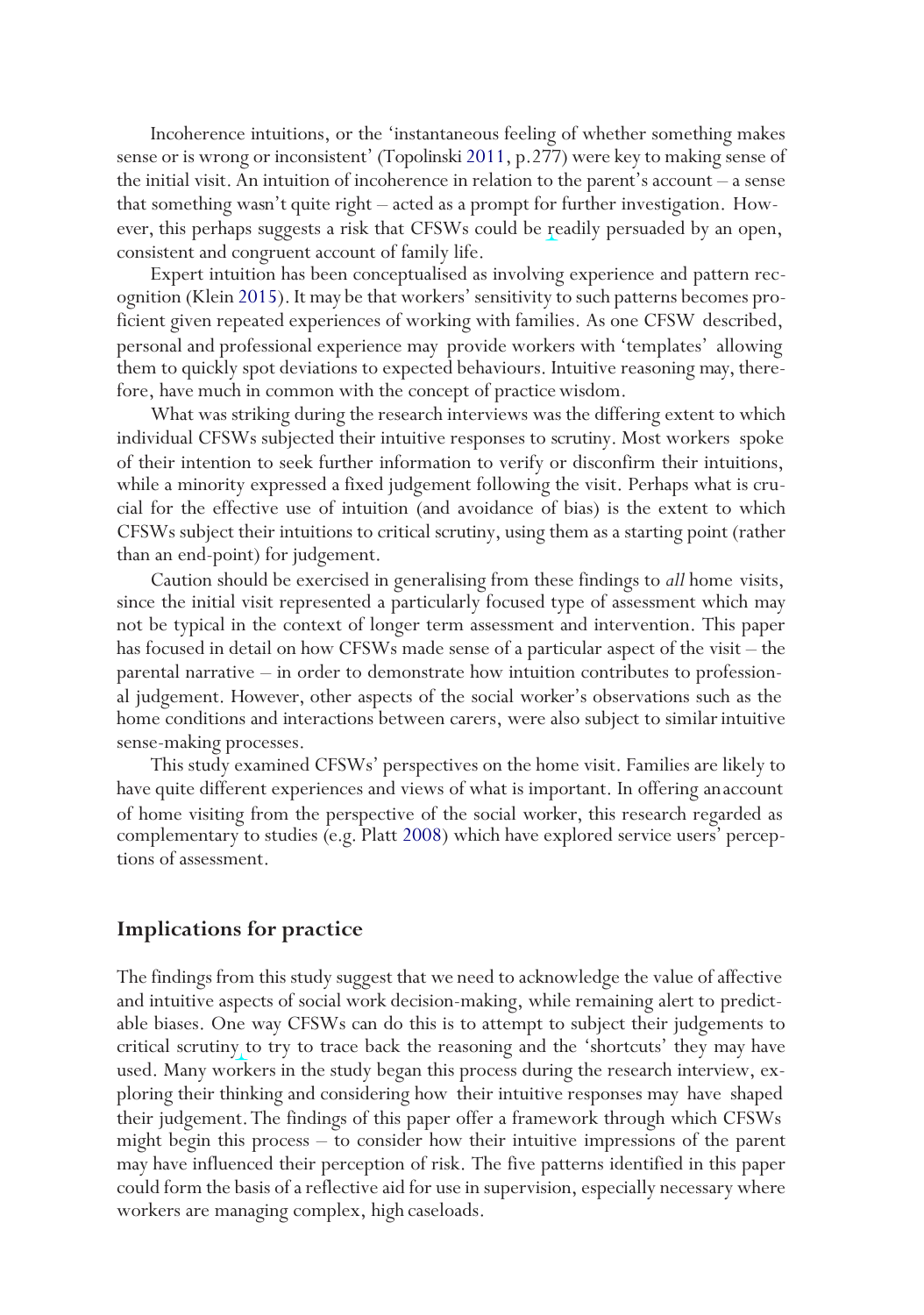If intuitive expertise draws on prior experience (Klein 2015) and learning then it follows that 'intuition can be educated' if individuals are supported to 'learn the 'right' lessons from the interactions with the world' (Hogarth [2010,](#page-6-9) p.248).To develop their intuition,CFSWs need to know the results of previous decisions they have made.Given the inherent uncertainty involved in social work judgements, we cannot say whether they were 'correct' but it may be useful for SWs to know the outcome.To find out, for instance, whether acase closed following an initial visit was re-opened a week later.The findings of this study support Kirkman and Melrose's [\(2014\)](#page-3-0) conclusion that feedback loops could be a valuable feature of assessment teams.

The research interviews gave CFSWs a space for reflection – an opportunity to move from intuition to analysis. Interpersonal spaces, including supervision and the social work office (Saltiel [2015\)](#page-3-1) provide similar opportunities for reflection. Although reflective practice is widely regarded as valuable, within the context of financial austerity supervision and support for reflection is often threatened by time constraints. This study suggests that reflection in social work is essential for effective professional judgement – CFSWs need to be supported to subject their judgements to scrutiny on both an individual and organisational level. If they do not, the risk of bias increases along with the risk to the children and families subject to their decisions.

#### **Conclusion**

Arriving at a professional judgement in relation to the initial visit involves the integration of sensory, intuitive, emotional and relational information. This is complex, skilled and demanding work, requiring workers to draw on their personal and practice experience. Intuition has been identified as an important part of CFSWs' sense-making toolkit. Workers' intuitions alerted them to potentially salient information amongst the innumerable data presented to them during the visit.This study has identifiedsome of the risks for professional judgement when CFSWs 'gut feelings' are not subjected to reflection. However, it should be noted that most CFSWs in the study appeared to use their intuitions as a starting point, rather than an end-point for their professional judgement. Professional intuitions are perhaps best regarded as hypotheses to be tested. In terms of social work judgement, this means using intuition as an aid, rather than substitute for, analysis.

#### **References**

- Baldacchino, L., Ucbasaran, D., Cabantous, L., & Lockett, A. (2015). Entrepreneurial research on intuition: A critical analysis and research agenda. *International Journal of Management Reviews, 17*,212–231.
- Brandon, M., Bailey, S., Belderson, P., Gardner, R., Sidebotham, P., & Dodsworth, J. (2009). *Understanding serious case reviews and their impact: A biennial analysis of serious case reviews 2005–2007*. London: Department for Children, Schools and Families.
- Broadhurst, K.,Wastell, D.,White, S., Hall, C., Peckover, S.,Thompson, K., … Davey,D. (2010). Performing 'initial assessment': Identifying the latent conditions for error at the front-door of local authority children's services. *British Journal of Social Work, 40*(2), 352–370.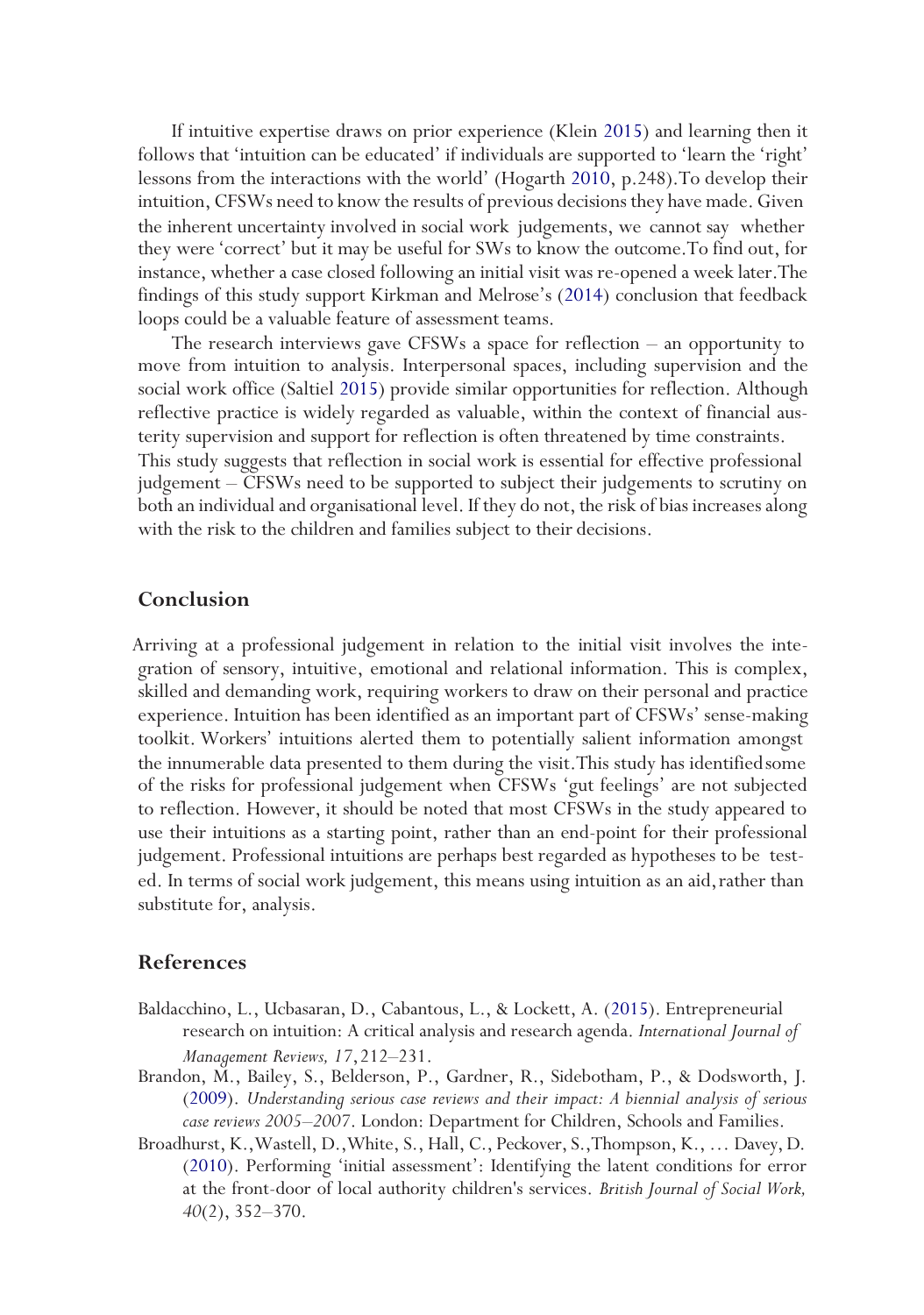- Clarke, S.,& Hoggett, P.[\(2009\)](#page-1-0). *Researching beneath the surface: Psycho-social research methods in practice*. London: Karnac.
- Cooper,A. (2014).A short psychosocial history of British child abuse and protection: Case studies in problems of mourning in the public sphere. *Journal of Social Work Practice,* 5 *28*(3), 271–285.
	- Ferguson, H. [\(2016\)](#page-0-1). Researching social work practice close up: Using ethnographic and mobile methods to understand encounters between social workers, children and families. *British Journal of Social Work, 46*(1), 153–168.
- Finucane, M., & Holup, J. (2006). Risk as value: Combining affect and analysis in risk 10 judgments. *Journal of Risk Research, 9*(2), 141–164.
	- Fiske, S., Cuddy,A., & Glick, P.(2007). Universal dimensions of social cognition:Warmth and competence. *Trends in Cognitive Sciences, 11*(2), 77–83.
- Hackett, S., &Taylor, A. (2014). Decision making in social work with children and families: The use of experiential and analytical cognitive processes. *British Journal of Social* 15 *Work, 44*(8), 2182–2199.
	- Hogarth, R. (2010). Intuition: A challenge for psychological research on decision making. *Psychological Inquiry, 21*(4), 338–353.
	- Horwath, J., & Morrison, T. [\(2001\)](#page-4-0). Assessment of parental motivation to change. In J. Horwath (Ed.), *The child's world*. London: Jessica Kingsley.
- 20 Kahneman, D. (2012). *Thinking, fast and slow*. London: Penguin. Kirkman, E., & Melrose, K. (2014). *Decision-making in children's social work: An analysis of the 'front door' system*. London: Department for Education.
	- Klein, G. (2015). A naturalistic decision making perspective on studying intuitive decisionmaking. *Journal of Applied Research in Memory and Cognition, 4*, 164–168.
- 25 Morrison, T. (2007). Emotional intelligence, emotion and social work: Contexts, characteristics, complications and contribution. *British Journal of Social Work, 37*(2), 245–263.
	- Munro, E. (1999). Common errors of reasoning in child protection work. *Child Abuse and Neglect, 23*(8), 745–758.
- 30 Nisbett, R., & Wilson, T. [\(1977\)](#page-4-1). The Halo effect: Evidence for unconscious alteration of judgements. *Journal of Personality and Social Psychology, 35*(4), 250–256.
	- Platt,D.[\(2008\)](#page-7-0).Care or control?The effects of investigationsand initial assessments on the social worker–parent relationship. *Journal of Social Work Practice, 22*(3), 301–315.
- Regehr, C., Bogo, M., Shlonsky, A., & LeBlanc, V. (2010). Confidence and professional 35 judgment in assessing children's risk of abuse. *Research on Social Work Practice, 20*(6), 621–628.
	- Saltiel, D. (2015). Observing front line decision making in child protection. *British Journal of Social Work, 46*(7), 2104–2119.
- Samsonsen, V., & Turney, D. (2017). The role of professional judgement in social work 40 assessment: A comparison between Norway and England. *European Journal of Social Work, 20*(1), 112–124.

Sinclair, M. (2010). Misconceptions about intuition. *Psychological Inquiry, 21*(4), 378–386. Taylor, B. [\(2013\)](#page-2-0). *Professional decision making and risk in social work*. London: Sage.

Topolinski, S. (2011). A process model of intuition. *European Review of Social Psychology,* 45 *22*(1), 274–315.

> van de Luitgaarden, G. (2009). Evidence-based practice in social work: Lessons from judgment and decision-making theory. *British Journal of Social Work, 39*(2), 243–260.

Williams, L., & Bargh, J. [\(2008\)](#page-6-10). Experiencing physical warmth promotes interpersonal warmth. *Science, 322*(5901), 606–607.